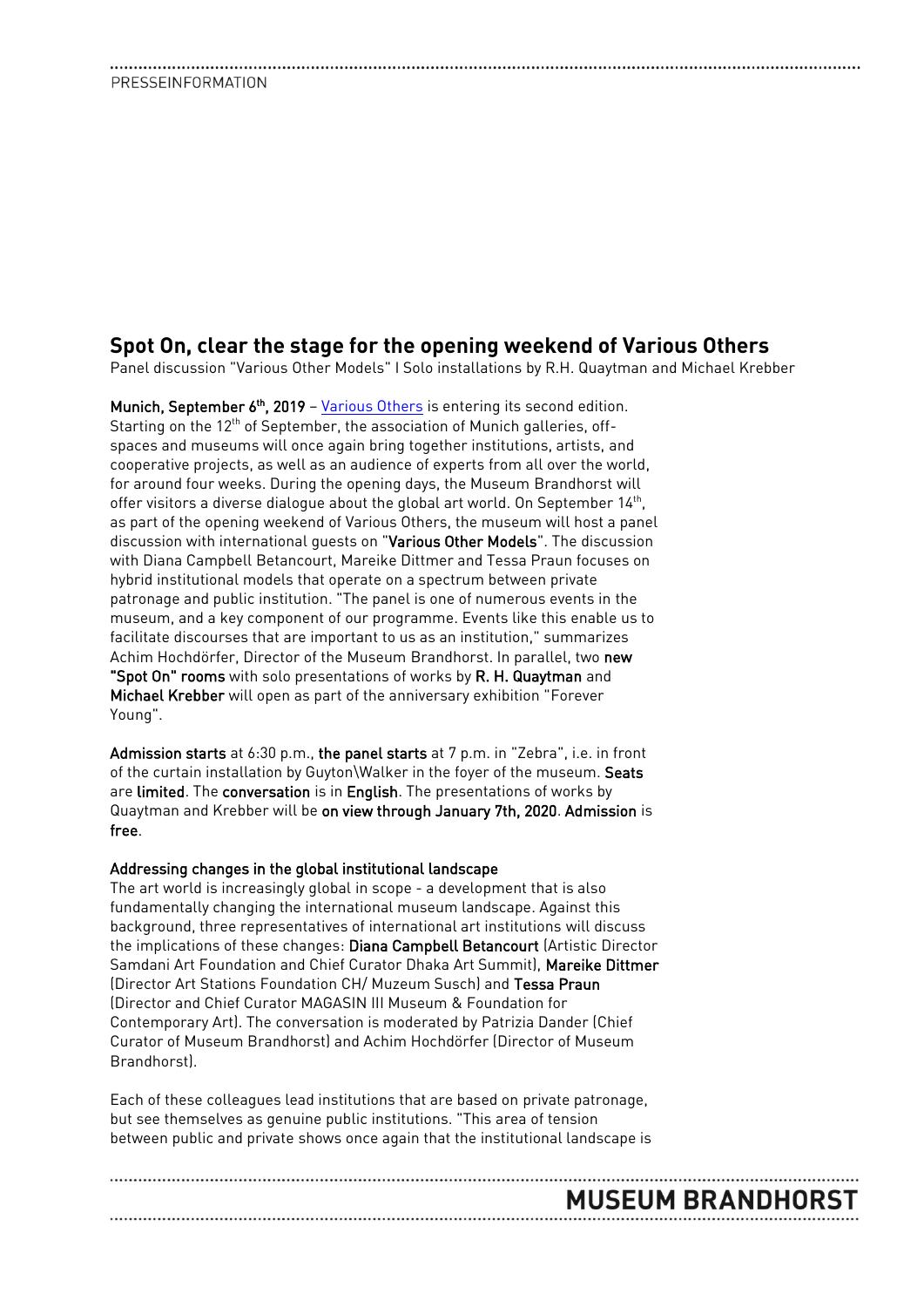in a constant state of flux. As a museum we ask ourselves, among other things, what we can learn from these - sometimes very young - institutions. How have the developments and debates in the art world in recent years affected these models? To what extent does the globalized art public play a role in this? Our programs and events are the place where we want to discuss such developments with our audience," says Patrizia Dander.

### "Spot On" with R. H. Quaytman and Michael Krebber

A total of 22 Munich art venues are participating in the second edition of Various Others. At the invitation of the galleries and off-spaces, 18 international partners will be guests, who will realize exhibitions in collaboration with their respective hosts. Coinciding with this initiative, two new presentations will be shown on the ground floor of the Museum Brandhorst. The "Spot On" rooms are dedicated to recently acquired groups of works by individual artists. The single and double presentations change at regular intervals throughout the anniversary year on the occasion of the tenth anniversary of the museum. Most recently, the so-called "Black Light Paintings" by [Jacqueline Humphries](https://www.museum-brandhorst.de/ausstellungen/spot-on-jacqueline-humphries/) as well as paintings and drawings from the past eight years by **Albert Oehlen** were on view.

From 14 September, the focus in Room 0.7 will be on [R. H. Quaytman,](https://www.museum-brandhorst.de/ausstellungen/spot-on-r-h-quaytman/) whose series of works are structured like a book, with each chapter devoted to a single exhibition. In the Museum Brandhorst, visitors can see paintings from the cycle "An Evening, Chapter 32" from 2017, which among other things refer to paintings by Peter Paul Rubens' teacher Otto van Veen. Quaytman's "Bilder von Bildern" (Images of Images) not only open up a view of art-historical and social themes, but are also images of a time in which the technically reproduced image dominates. In the neighboring room 0.8, [Michael Krebber](https://www.museum-brandhorst.de/ausstellungen/spot-on-michael-krebber/) spins a fine web of references to artists and various discourses, as his installation "Was will die Kunst vom Film" (What does art want from film?, 2001) shows in exemplary fashion. The majority of the works shown here originate from Krebber's exhibition "Der durchschnittliche Speisefisch sagt ADIEU" in Cologne in 2001. In each of their respective oeuvres, Krebber and Quaytman stand for the idea of artistic exchange on which Various Others is based.

Further information on the event can also be found at [museum-brandhorst.de.](https://www.museum-brandhorst.de/en/events/various-other-models-panel-discussion-in-the-context-of-various-others?t=15684876002100) Follow us on [Facebook,](https://www.facebook.com/museumbrandhorst) [Instagram](https://www.instagram.com/museumbrandhorst) o[r Twitter](https://twitter.com/m_brandhorst) to be sure to not miss any news from the Museum Brandhorst.

### About Museum Brandhorst

With over 1,200 artworks, Museum Brandhorst houses one of the most important museum collections of contemporary art in Europe, with numerous important artists such as Andy Warhol, Cy Twombly, Bruce Nauman, Cady Noland and Wolfgang Tillmans. The tenth anniversary of the museum in May 2019 is the occasion for a show of works from the collection: "Forever Young -

## **MUSEUM BRANDHORST**